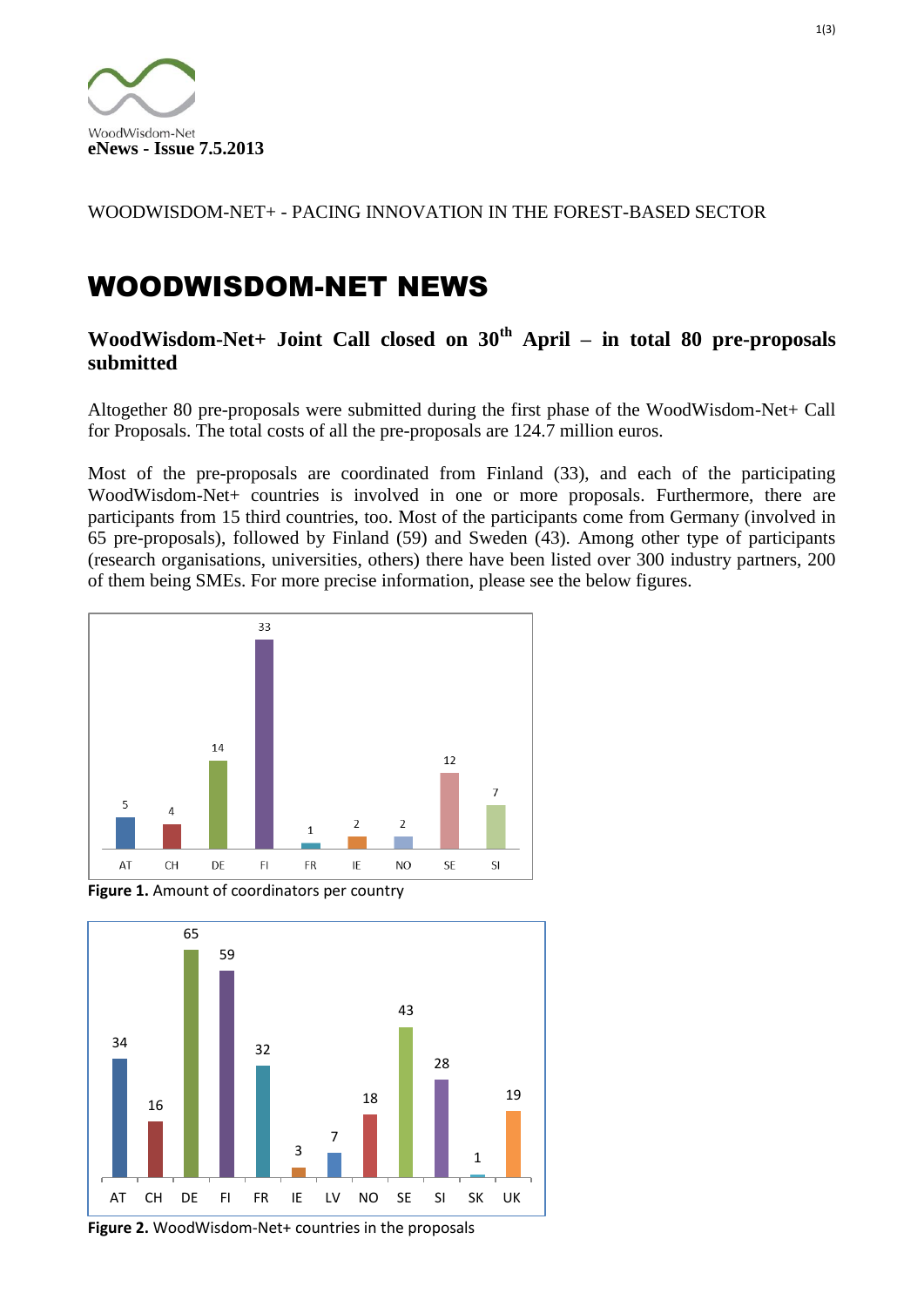

**Figure 3.** Participating third countries



**Figure 4.** Amount of SMEs and large companies as partners in the pre-proposals

The participating WoodWisdom-Net+ funding organisations will now check the eligibility of the pre-proposals and their suitability for national funding. The pre-proposal assessment results will be communicated to the applicants on June 17, 2013. Applicants who pass this first stage are then invited to submit a full proposal until 16 September 2013.

In step two, the full proposals are submitted through the online submission system and evaluated centrally by a joint and independent international peer review. This step will result in a ranked list of proposals, which determines the proposals recommended for funding. In December 2013 the full proposal assessment results will be communicated to the applicants, and the projects are expected to start early 2014.

The overarching aim of this 4th Joint Call (WoodWisdom-Net+) under the trans-national WoodWisdom-Net Research Programme is to support the innovative transformation of the European forest-based sector and to enable it to increase its resource efficiency and to develop an innovative products scope, while adapting to and mitigating the impacts of climate change and securing biodiversity.